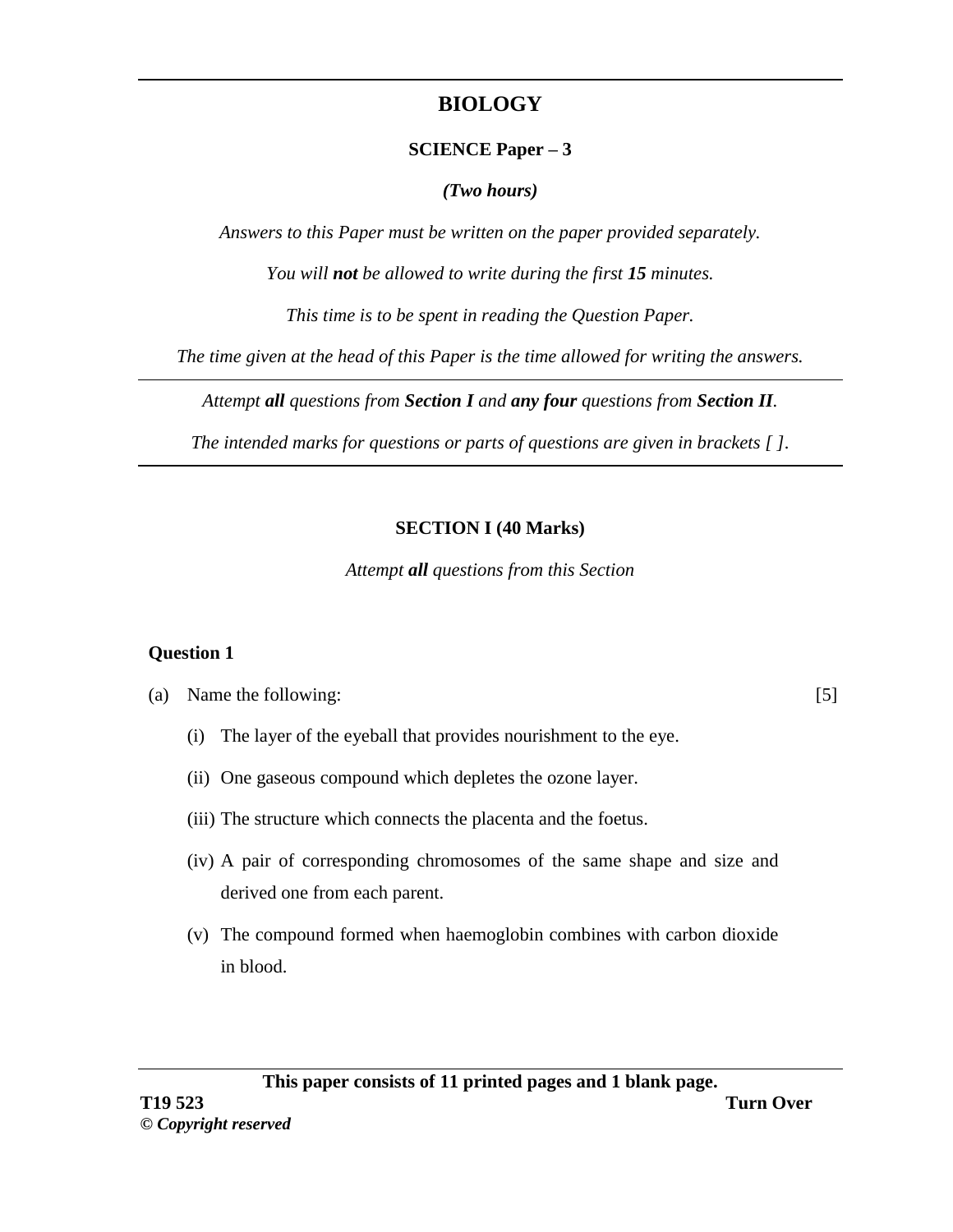- (b) Correct and *rewrite the statements* by changing the biological term that is underlined for each statement: [5]
	- (i) The theory of Inheritance of Acquired Characters was proposed by Watson and Crick.
	- (ii) The protective sac which develops around the developing embryo is called the Pericardium.
	- (iii) Maintaining balance of the body and coordinating muscular activities is carried out by the cerebrum.
	- (iv) The kidney is composed of number of neurons.
	- (v) The part of the eye which can be donated from a clinically dead person is the Retina.
- (c) Give suitable *biological reasons* for the following statements: [5]
	- (i) The birth rate in India is very high.
	- (ii) Carbon monoxide is dangerous when inhaled.
	- (iii) Root hairs become flaccid and droop when excess fertilizers are added to the moist soil around them.
	- (iv) Acid rain is harmful to the environment.
	- (v) All life on Earth is supported by Photosynthesis.
- (d) Match the items given in Column A with the most appropriate ones in Column B and **REWRITE** the correct matching pairs: [5]

| <b>Column A</b>       | <b>Column B</b>    |
|-----------------------|--------------------|
| Cranial nerves<br>(i) | Testosterone       |
| (ii) Leydig cells     | Natural reflex     |
| (iii) Acetylcholine   | 12 pairs           |
| (iv) Spinal nerves    | Prolactin          |
| $(v)$ Sneezing        | Neurotransmitter   |
|                       | 18 pairs           |
|                       | 31 pairs           |
|                       | Conditioned reflex |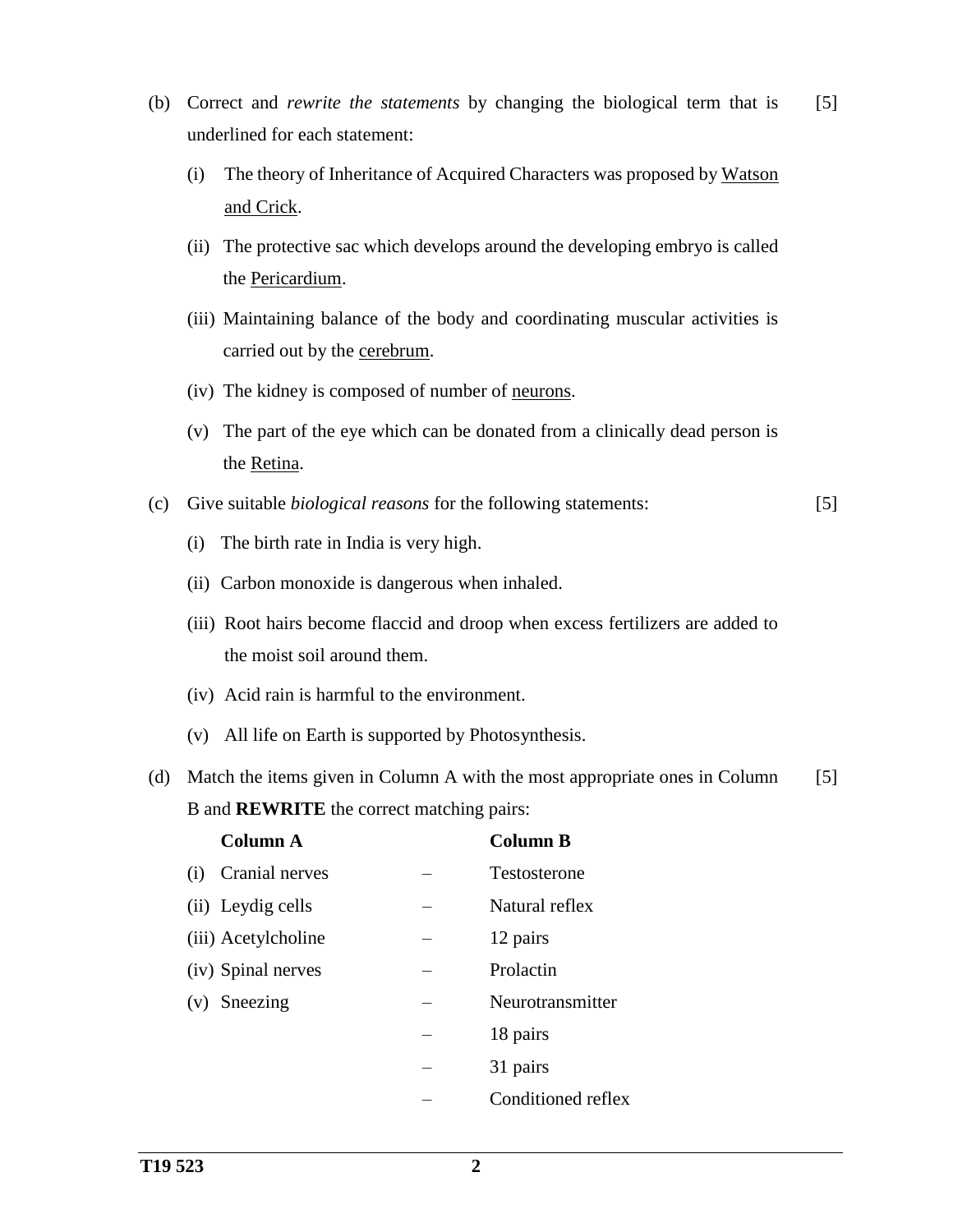- (e) Choose the correct answer from the four options given below:
	- (i) While recording the pulse rate, where exactly does a doctor press on our wrist?
		- A. Nerve
		- B. Vein
		- C. Artery
		- D. Capillary
	- (ii) In a human male, a sperm will contain:
		- A. Both X and Y chromosomes
		- B. Only Y chromosome
		- C. Only X chromosome
		- D. Either X or Y chromosome
	- (iii) A muscular wall is absent in:
		- A. Capillary
		- B. Venule
		- C. Arteriole
		- D. Vein
	- (iv) On which day of the menstrual cycle does ovulation take place?
		- A.  $5<sup>th</sup>$  day
		- B.  $28<sup>th</sup>$  day
		- C.  $14<sup>th</sup>$  day
		- D.  $1<sup>st</sup>$  day
	- (v) Which one of the following does not affect the rate of transpiration?
		- A. Light
		- B. Humidity
		- C. Wind
		- D. Age of the plant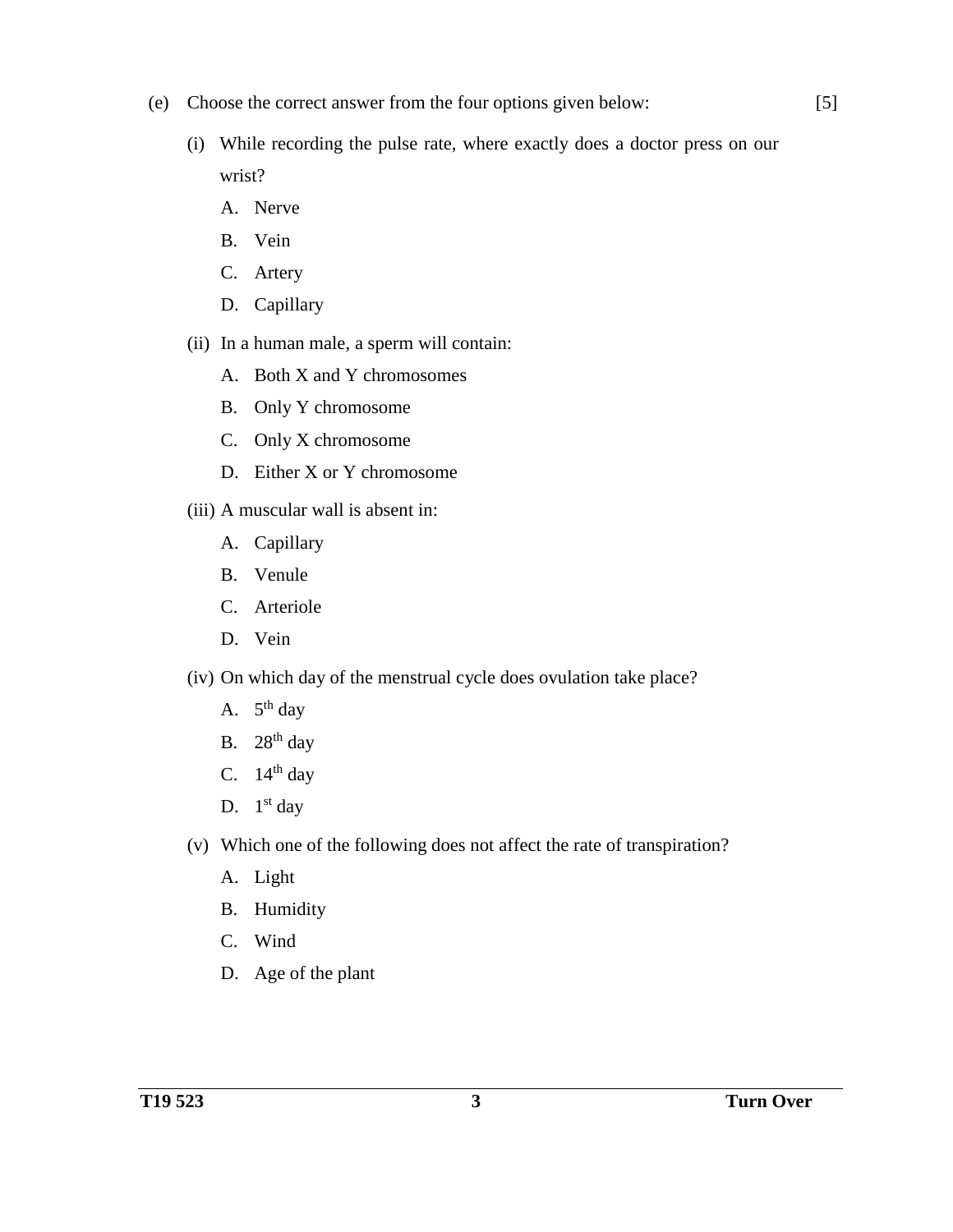(f) Identify the **ODD** term in each set and name the **CATEGORY** to which the remaining three belong: [5]

Example: glucose, starch, cellulose, calcium Odd term: calcium

Category: others are different types of carbohydrates.

- (i) Addison's disease, Cushing's Syndrome, Acromegaly, Leukemia.
- (ii) Insulin, Adrenaline, Pepsin, Thyroxine.
- (iii) Axon, Dendron, Photon, Cyton.
- (iv) Chicken pox, Colour blindness, Haemophilia, Albinism.
- (v) Polythene bag, Crop residue, Animal waste, Decaying vegetable.
- (g) Expand the following biological abbreviations:
	- (i) ABA
	- (ii) IAA
	- (iii) ATP
	- (iv) DNA
	- (v) TSH

### (h) Study the picture given below and answer the following questions:

[5]



- (i) Identify the type of pollution.
- (ii) Name one pollutant that causes the above pollution.
- (iii)Mention the impact of this pollution on human health.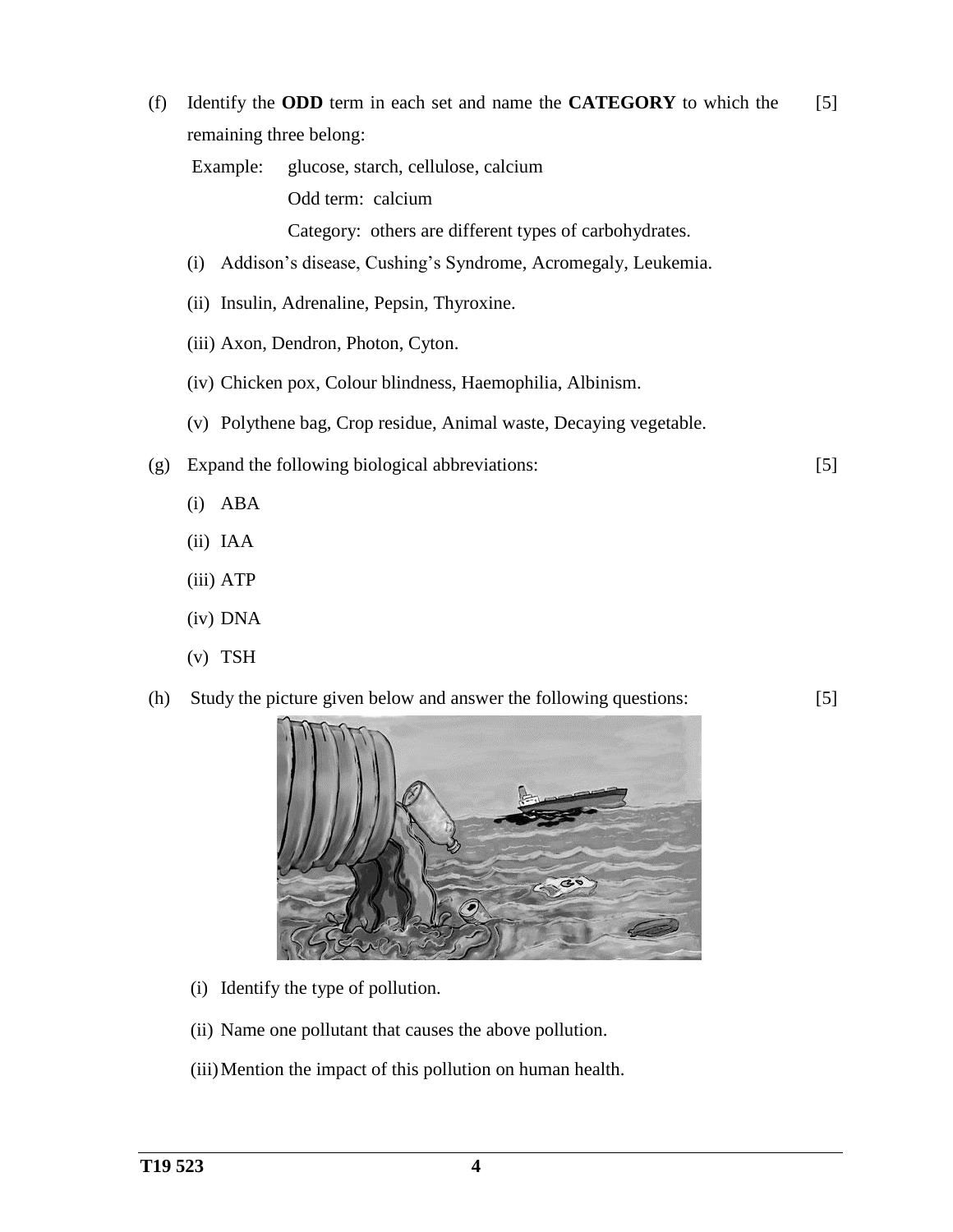- (iv) State one measure to control this pollution.
- (v) What is a 'Pollutant'? Explain the term.

#### **SECTION II (40 Marks)**

*Attempt any four questions from this Section.*

#### **Question 2**

(a) Given below is an experimental setup to demonstrate a particular tropic movement in germinating seeds. Study the diagram and answer the questions that follow: [5]



- (i) Label the parts 1 and 2.
- (ii) Name the tropic movement shown by part 1.
- (iii) Part 1 is affected by two stimuli. Name them. Which one of the two is stronger?
- (iv) What is Thigmotropism? Give one example.
- (v) What is meant by 'Positive' and 'Negative' tropic movements in plants?
- (b) Mention the exact location of the following:
	- (i) Testis
	- (ii) Incus
	- (iii) Thylakoids
	- (iv) Amniotic fluid
	- (v) Corpus callosum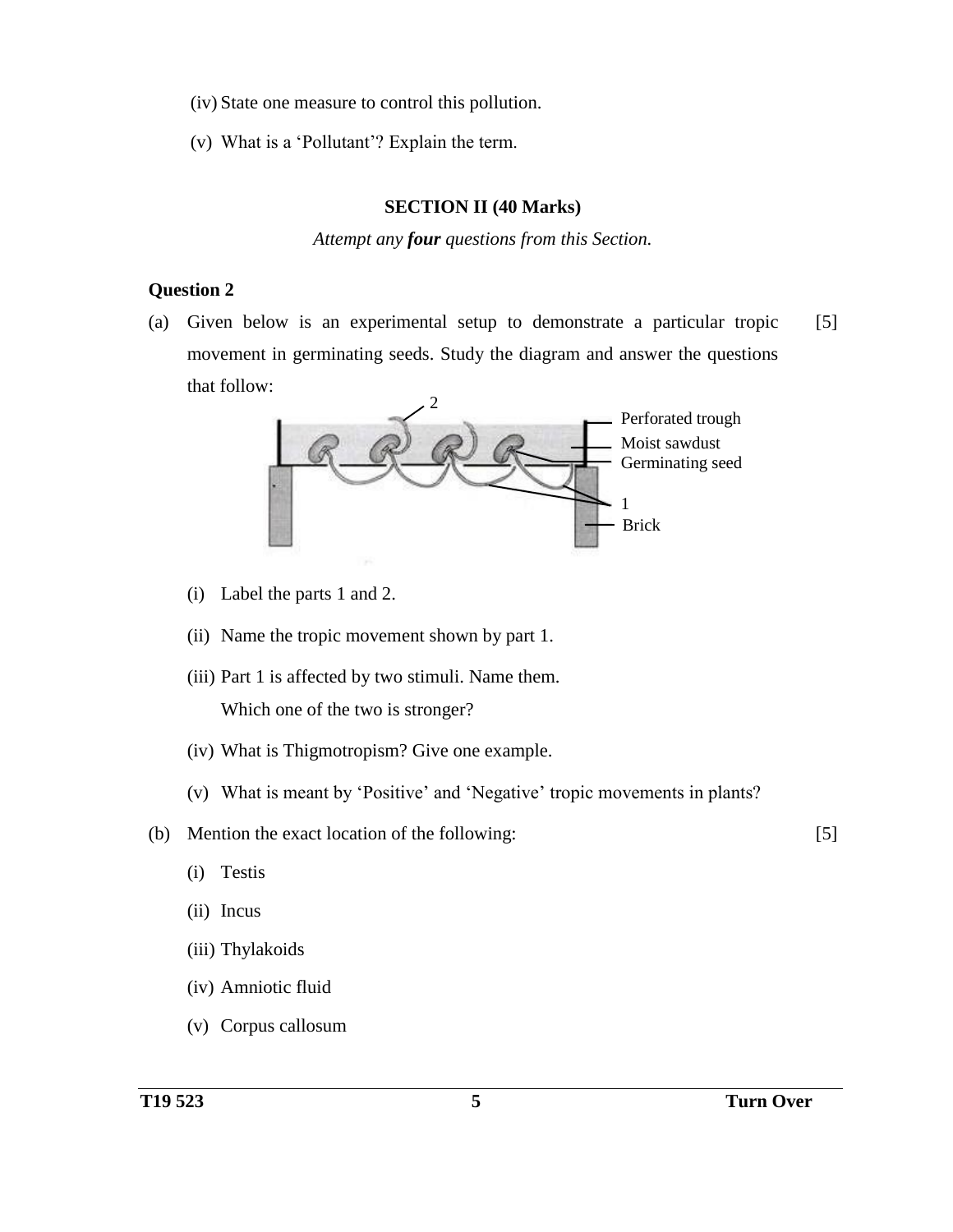#### **Question 3**

(a) The diagram given below represents an experiment to prove the importance of a factor in photosynthesis. Answer the questions that follow: [5]



- (i) Name the factor studied in this experiment.
- (ii) What will you observe in the experimental leaf after the starch test?
- (iii) Explain the process of Photosynthesis.
- (iv) Give a balanced chemical equation to represent the process of photosynthesis.
- (v) Draw a neat, labelled diagram of an experimental setup to show that oxygen is released during photosynthesis.
- (b) State the main functions of the following:

- (i) Medulla Oblongata
- (ii) Cytokinins
- (iii) Tears
- (iv) Coronary Artery
- (v) Seminal Vesicles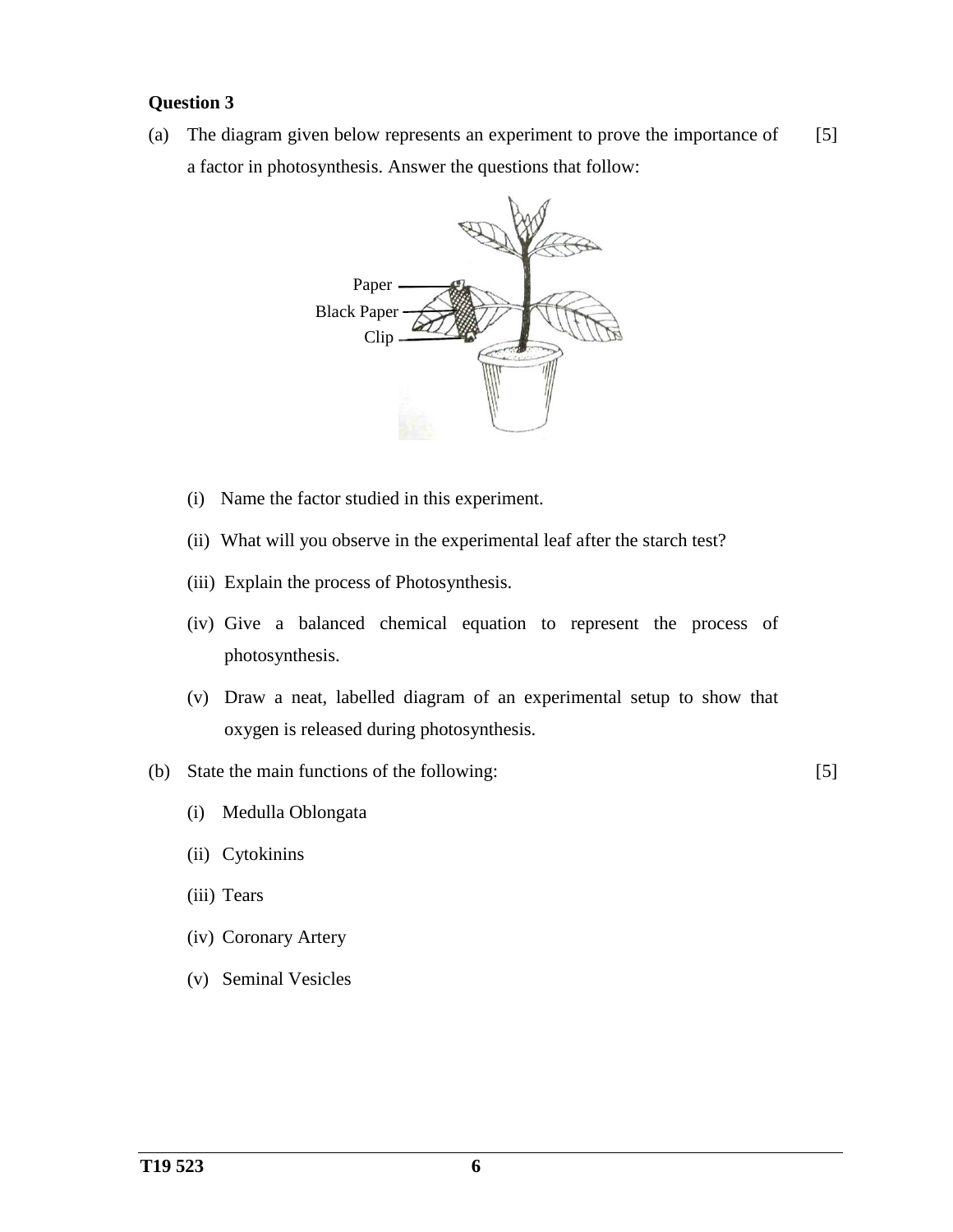### **Question 4**

(a) The diagram given below represents an organ system in the human body. Study the same and answer the questions that follow: [5]



- (i) Identify the system.
- (ii) Label the parts marked 2 and 4. Mention the function of part 5.
- (iii) Name the structural and functional units of the part marked 1.
- (iv) What is the fluid that accumulates in part 3? Which is the main nitrogenous waste present in it?
- (v) Draw a neat, labelled diagram showing the longitudinal section of part 1.
- (b) The diagram given below represents an endocrine gland in the human body. Study the diagram and answer the following questions: [5]

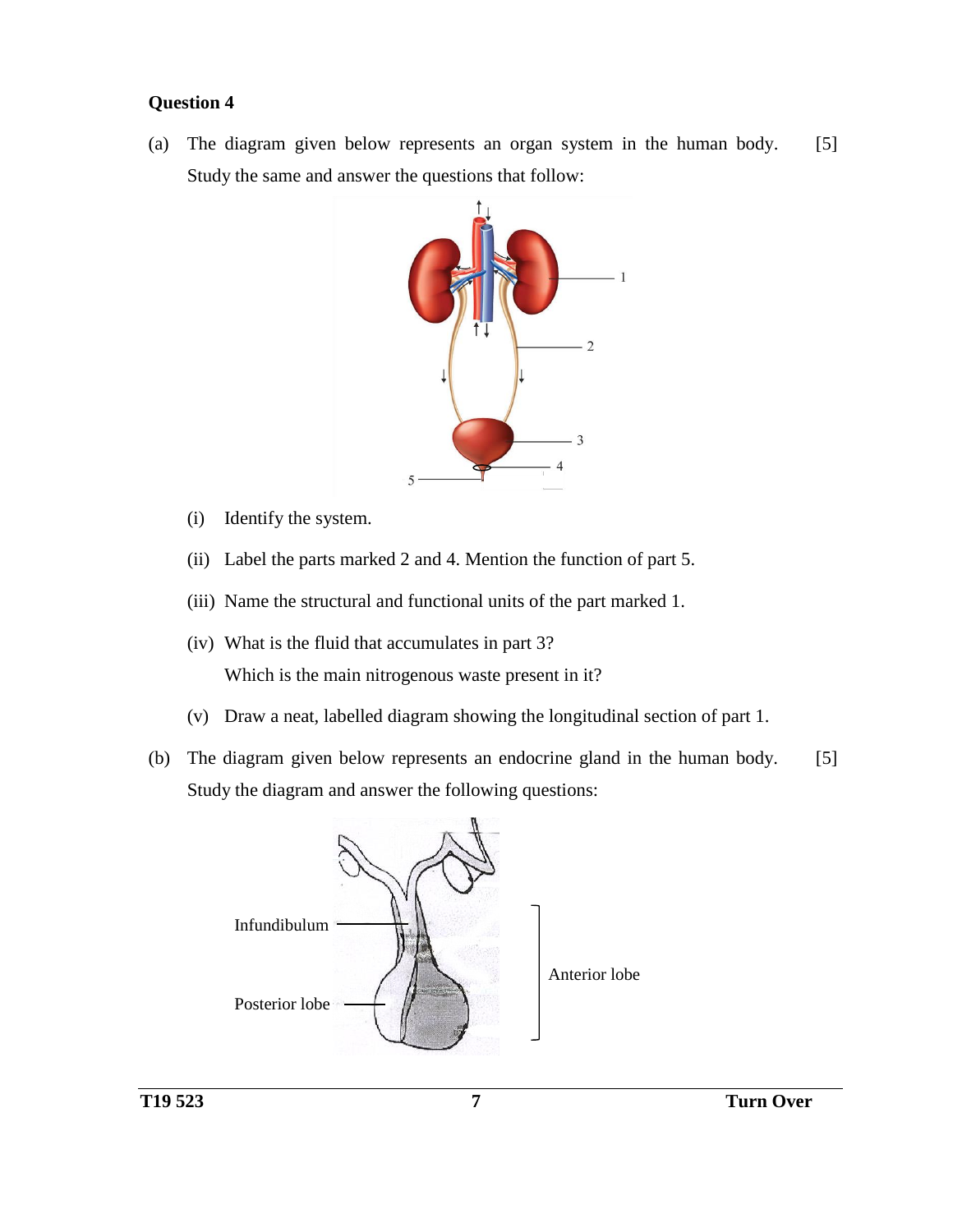- (i) Identify the endocrine gland. Where is it located?
- (ii) Why is the above gland referred to as the 'Master gland'?
- (iii) Name the hormone which in deficiency causes Diabetes Insipidus. How does this disorder differ from Diabetes Mellitus?
- (iv) Explain the term 'Hormone'.

What is the role of Tropic hormones in the human body?

- (v) Which lobe of the above gland secretes:
	- 1. Oxytocin
	- 2. ACTH
	- 3. Growth hormone

#### **Question 5**

(a) Given below is an apparatus which was setup to investigate a physiological process in plants. The setup was placed in bright sunlight. Answer the questions that follow: [5]



- (i) Name the process being studied. Define the process.
- (ii) Why was the pot enclosed in a rubber sheet?
- (iii) Mention two external factors which can accelerate the above process.
- (iv) List two adaptations in plants to reduce the above process.
- (v) Draw a neat, labelled diagram of a stomatal apparatus.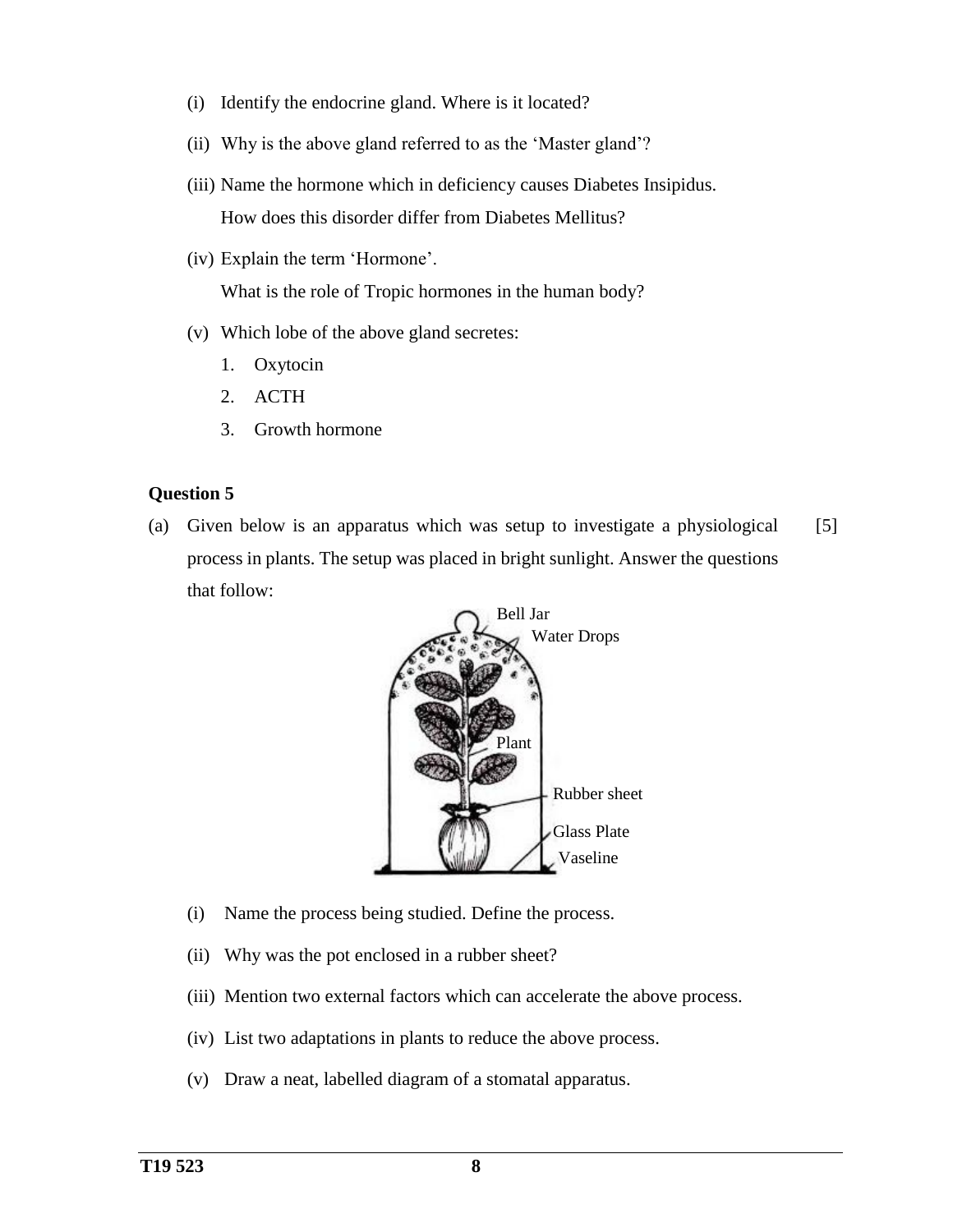(b) Given below are two stages in the evolution of man. Study them and answer the questions that follow:



- (i) Identify Australopithecus and Neanderthal man from the above pictures.
- (ii) Mention two characteristic features each for the two stages.
- (iii) Who proposed the theory of 'Natural Selection'?
- (iv) Name the organism used as an example to explain 'Industrial Melanism'.
- (v) Give two examples of Vestigial organs in humans.

#### **Question 6**

- (a) In Mendel's experiments, tall pea plants (T) are dominant over dwarf pea plants (t). [5]
	- (i) What is the phenotype and genotype of the  $F_1$  generation if a homozygous tall plant is crossed with a homozygous dwarf plant?
	- (ii) Draw a Punnett square board to show the gametes and offspring when both the parents are heterozygous for tallness.
	- (iii) What is the phenotypic ratio and genotypic ratio of the above cross in (ii)?
	- (iv) State Mendel's Law of Dominance.
	- (v) What is a Dihybrid Cross?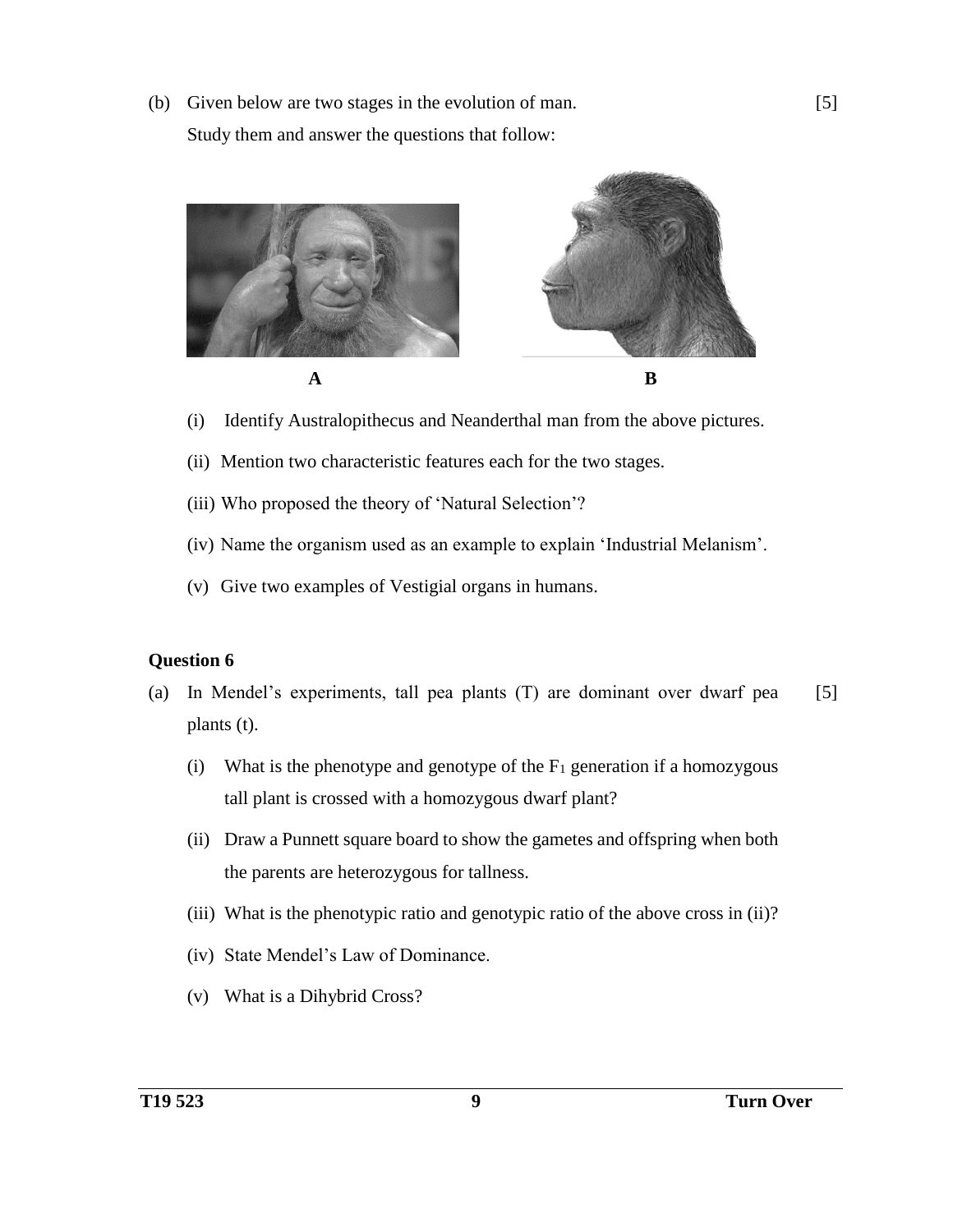(b) Given below is a diagram representing a stage during the mitotic cell division. Study the diagram and answer the following questions: [5]



- (i) Identify the stage by giving a suitable reason.
- (ii) Is it a plant or an animal cell? Give a reason to support your answer.
- (iii) Draw a neat, labelled diagram of the stage which follows the one shown in the diagram.
- (iv) How many chromosomes will each daughter cell have after the completion of the above division?
- (v) Name the four nitrogenous bases.

### **Question 7**

(a) Answer the following questions briefly:

- (i) How are the cytons and axons placed in the brain and the spinal cord?
- (ii) Which part of the human ear gives 'Dynamic balance' and 'Static balance' to the body?
- (iii) Explain how the human eye adapts itself to bright light and dim light.
- (iv) What is Parthenocarpy? Give one example.
- (v) Mention any two objectives of 'Swachh Bharat Abhiyan'.